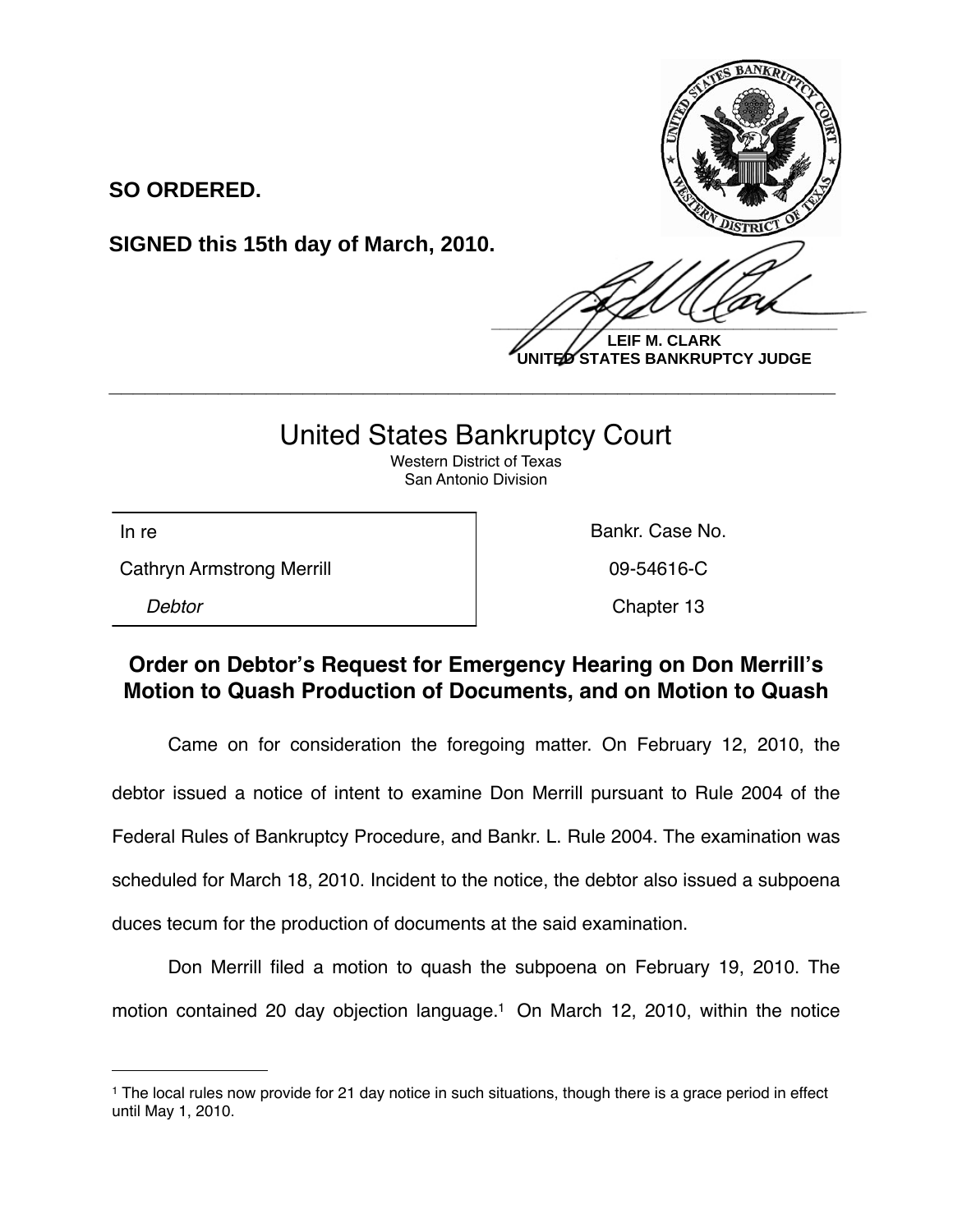period, the debtor filed a response to the motion to quash. Sensitive to the imminent examination, the debtor also made a request for an expedited hearing.

The local rules state, with respect to a motion to quash or for other relief (such as a protective order) incident to a Rule 2004 examination, that it is the burden of the party sought to be examined not only to file an affirmative motion for relief but also to obtain an expedited hearing thereon prior to the scheduled examination. *See* Bankr. L.R. 2004 (d). The rule also states that, "notwithstanding the filing of a motion to quash, the party to be examined must appear for the noticed examination unless otherwise excused by the Court." *Id.*

The local rule does not precisely state that a party who fails to obtain a timely hearing on a motion to quash a subpoena duces tecum is also required to comply with that subpoena, but that is the clear import of the rule. The local rule sets out a procedure for implementing Rule 2004, without the necessity of a party's seeking a court order in order to conduct the examination. In all other respects, the national rule still applies. The national rule permits a party conducting the examination to issue a subpoena for the both the appearance of the witness and the production of documents. *See* Fed.R.Bankr.P. 2004(c); 9016; *see also* Fed.R.Civ.P. 45(b)(iii) (made applicable in title 11 cases by Rule 9016).

The national rule (*i.e.,* Rule 45) also provides that a party commanded to produce designated materials may timely object. A timely objection is one that is served within 14 days of the date of issuance of the subpoena. *See* Fed.R.Civ.P. 45(c)(2)(B). The rule goes on to state that, on timely motion, the court is required to modify or quash a subpoena that (i) fails to allow a reasonable time to comply, (ii) requires a nonparty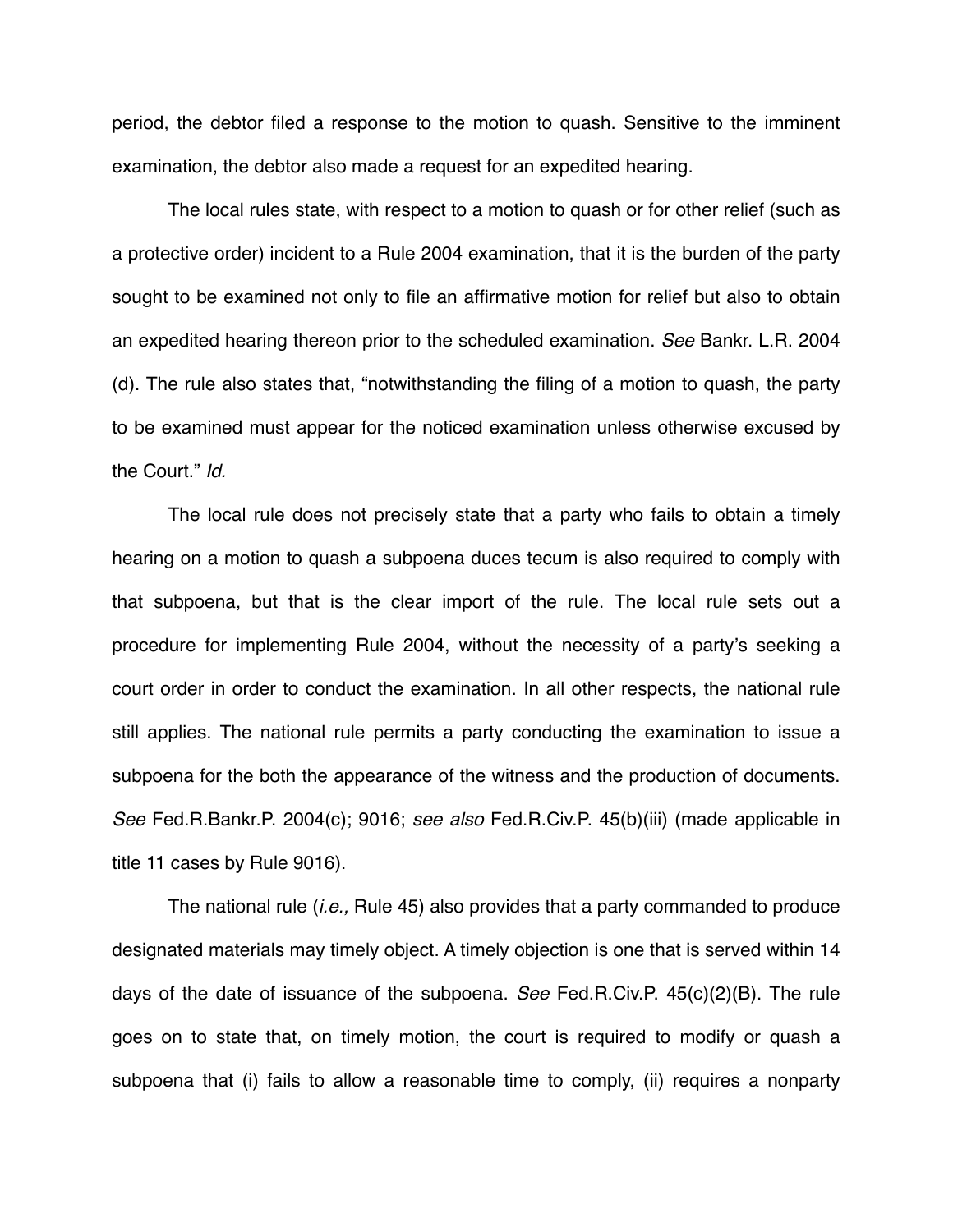witness to travel more than 100 miles or (iii) requires the disclosure of privileged or other protected matter. *See id.*, Rule 45(c)(3)(A). None of these conditions apply here, save for the suggestion at the close of the motion to quash that Request for Production No. 3 might potentially violate the selective disclosure rules established by the SEC. This last point, however, fails to cite to any specific SEC rule, and does not otherwise explain how the information sought is either privileged or protected. *See Windsor v. Martindale*, 175 F.R.D. 665, 668 (D.Colo. 1997) (absent specific showing of privilege or privacy, a court cannot quash a subpoena duces tecum).

A court may grant relief (though it is not required to do so) if the subpoena requires the disclosure of a trade secret or other confidential information, or requires the disclosure of an unretained expert's opinion, or requires a nonparty to travel more than 100 miles at great expense. *See id.*, Rule 45(c)(3)(B). None of these conditions obtain either, based on the motion to quash.

Finally, Rule 45(e) states that the issuing court may hold a person in contempt who, having been served, fails without adequate excuse to obey the subpoena. *See id.*, Rule 45(e).

In this case, the party to be examined, Don Merrill, filed a timely motion to quash. However, by using 20 day negative notice language, Don Merrill failed to assure that there would be a hearing on his motion prior to the scheduled date and time of the examination. The debtor, as the party conducting the examination, is not the party with the duty to seek an expedited hearing on the motion to quash, under this court's local rules. The debtor asked for such a hearing anyway, just in case Don Merrill took the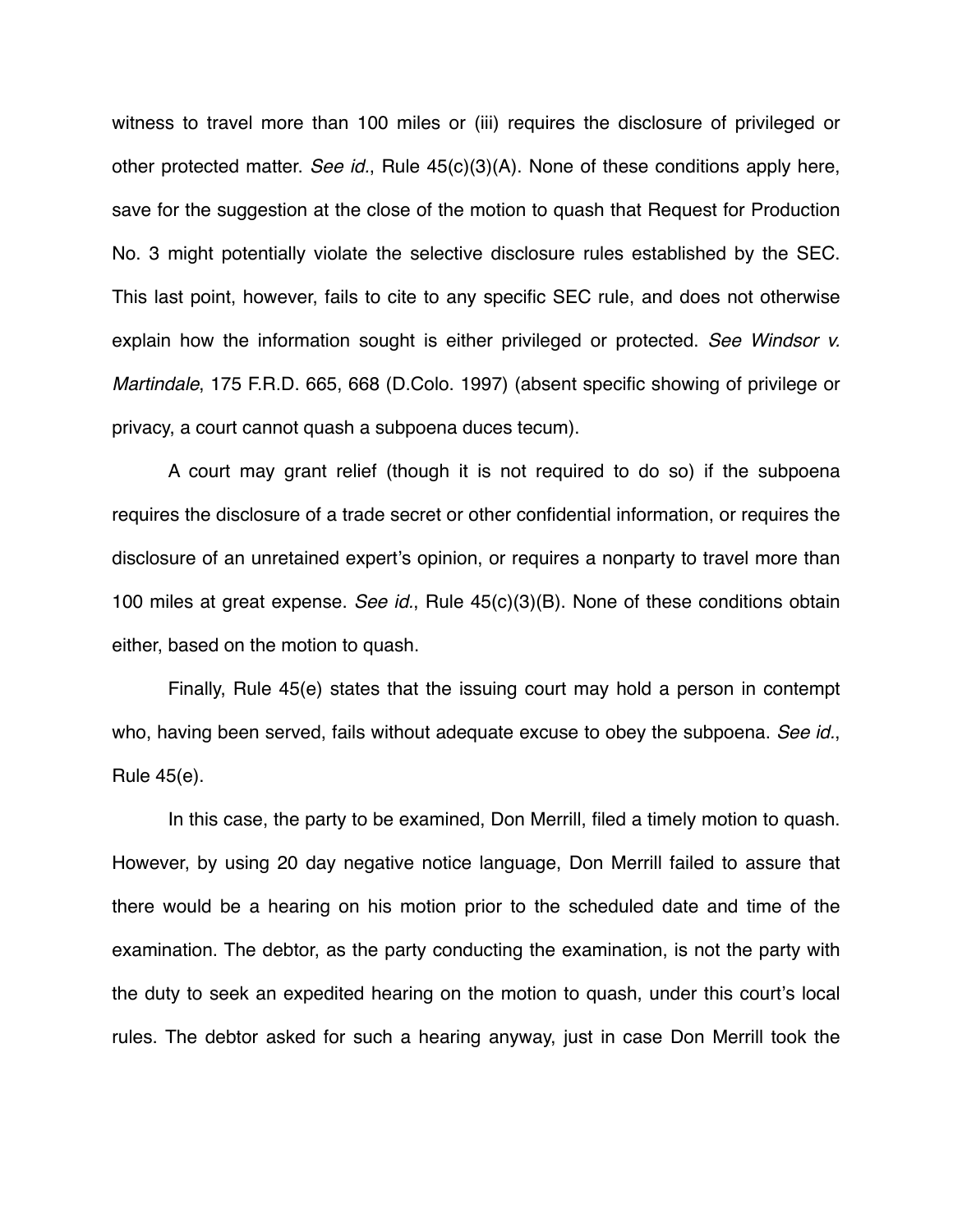position that, by filing his Motion to Quash, he would be excused from honoring the subpoena until the court ruled on his motion.

The court understands the caution of the debtor and debtor's counsel. It is for that reason that the court issues this order. In the view of the court, a motion to quash must clearly state its basis, such that it can be ruled on without the necessity of a hearing. If it is not possible to rule on the moving papers in advance of the scheduled examination, then it is incumbent upon the party seeking relief to obtain such a hearing *prior* to the scheduled examination and accompanying production of documents. In this case, the moving party, Don Merrill, has not asked for an expedited hearing. In light of the very short amount of time left before the scheduled examination and document production, the court elects to rule on the moving papers without further hearing.

The motion first claims that the request for production is unnecessarily duplicative of materials already produced in the parties' state court divorce proceeding. The court agrees that documents *actually produced* in the state court divorce action do not have to be produced again. To that extent, the motion to quash is granted.

The motion complains that "you" is defined too expansively. The court disagrees. A party may be compelled to produce information within his or her control. *See U.S. v. International Business Machines Corp.*, 71 F.R.D. 88, 91 (S.D.N.Y. 1976). All the persons listed in the definition of "you" are deemed to be persons whom the witness controls. The request is not "ridiculously burdensome [or] duplicative" nor can it be said that the materials "would not lead to the discovery of relevant information." The scope of relevance in a Rule 2004 examination is substantially broader than that of ordinary discovery.